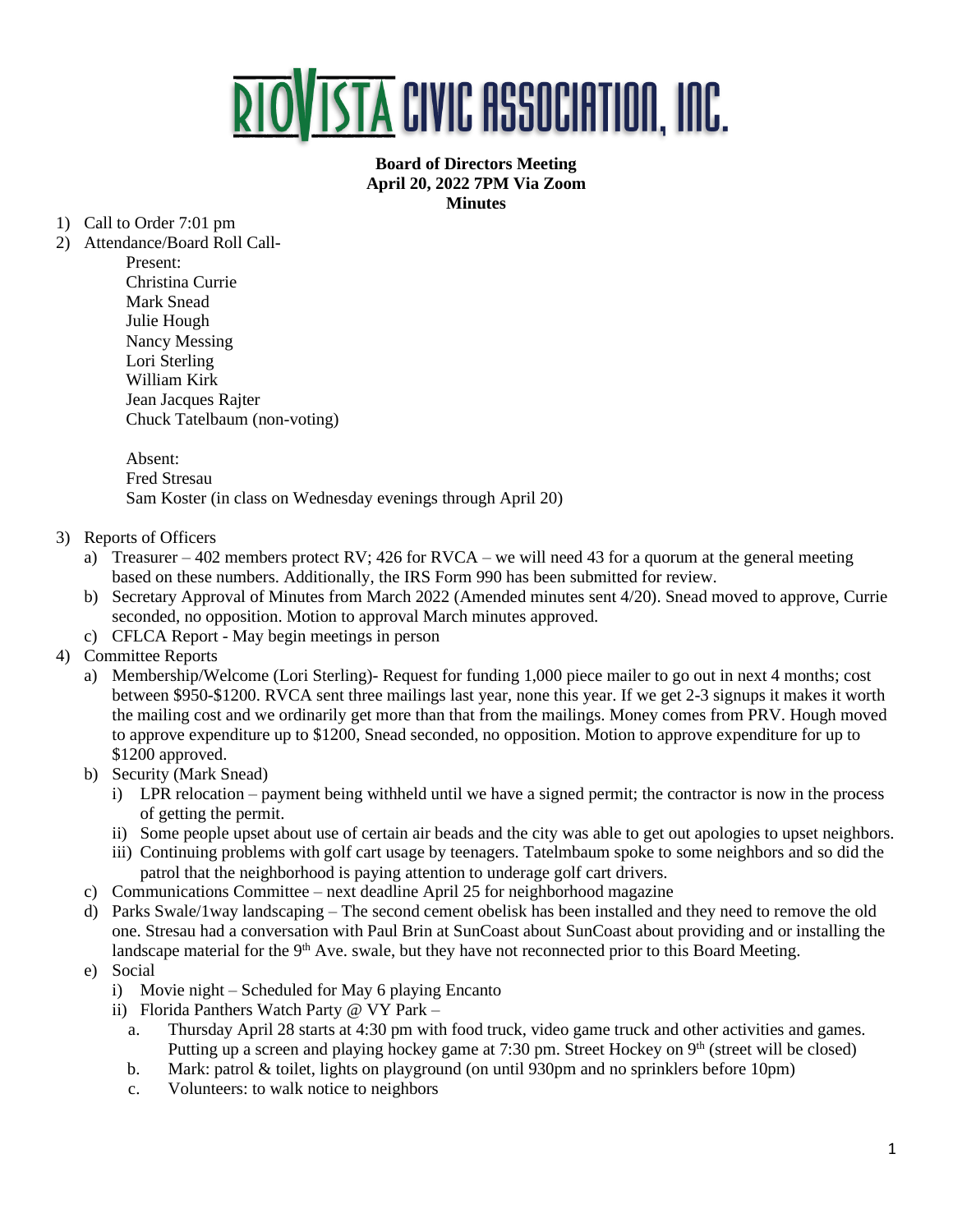## **RIOVISTA CIVIC ASSOCIATION, INC.**

## 5) Unfinished Business

- a) Monthly Transportation & Mobility Report TAM report [Posted Online](https://www.riovistaonline.com/city-county-info/transportation-and-mobility-status-reports)
	- i) ILA from County to City per Lamar F.
	- ii) pending still bollard/fencing/etc w TAM/PW
- b) Dredging- latest update on the Tarpon River project:
	- i) The "Staging" location for the project was confirmed and finalized, and the Contractor is using a site west of Federal highway behind the First Church of Christ Science along the southbank of the Tarpon river.
	- ii) During site prep last week, the Contractor initially had some challenges navigating the barge eastbound the river narrows as you move under US 1; the City and Contractor are working with a couple of residents in the neighborhood to relocate their boats to assist in the mobilization process. Per Todd, these communications have gone smoothly with little to no challenges.
	- iii) The Contractor hung 46 door hangers on resident neighborhood doors communicating notice of the project and timing; the Contractor has received 3 calls, all of which were relatively benign.
	- iv) The project is slightly behind the "revised" plan, which had the work at the project site beginning April 11. However, work began April 20.
	- v) Kirk has asked Todd Hiteshew for weekly updates on progress and status the RVCA can report and publish. He will let us know early next week whether the City is willing to provide those updates.
- c) Orchid Project \$3000 (Lori/Celeste) repopulating native orchids
	- i) Currie asked whether the project team could seek money from neighbors, for instance \$5 for supporting the project. Snead asked whether the whole \$3k is necessary up front and Currie asked whether we can spend \$1k, then \$1k, and then another \$1k as a phased project. First planting will cost approximately \$1000 and will occur half in summer and half in fall. Second \$1,000 will be considered if there is continued volunteer participation and approximately 50% of the orchids survive. Snead moved for board to approve \$1k for pilot program for the Million Orchid Project, Messing seconded, no one opposed, motion approved to provide \$1,000 for Million Orchid Project.
	- ii) Another question is where the first plantings would be, but Sterling is working on that.
- 6) New Business
	- a) Ben Sorensen Guest update from Sorensen:
		- i) Discussion regarding the stop sign that the City put up and the County removed. Working with the County for the City to obtain authority for signage on City streets; City to follow the same rules as the County. This will take a while so in the meantime, Sorensen is pursuing some other options. Currie to be on email and to respond to questions from neighbors.
		- ii) Discussion re red light cameras which have LPRs embedded now legally able to ticket at red light cameras. Does it make sense as a city to have them strategically placed? Currie thinks it would be helpful to avoid the time and cost of getting their own red light cameras. Hough agrees beneficial with rising population. Opposing views include issues regarding privacy and potential errors.
		- iii) Sorensen running for Congress. Candidates have to file by June 17 and must abide by Resign to Run Law if you are running for another office you cannot continue to hold your current governmental role. Replacement election is unknown right now. It could be November if the Elections Dept is able to get the seat on the ballot.
		- iv) Sea Wall no update, but Sorensen heard by the end of April corrections should be completed.
		- v) Completion of pavement around Ponce was supposed to happen by end of April, Sorensen also not sure.
		- vi) Messing brought up the problems with drains and inches of debris above the drain all around the neighborhood. Sorensen is looking into the issue of getting debris cleared.
	- b) 4/30/22 GYR Recycling Flyer door to door will generate est. \$400 teens needing service hours can help with the project.
	- c) Undergrounding (Mark) City representative will be coming to general meeting to discuss the process. Four neighborhoods have applied, and one has been approved (which 10 years from application to approval).